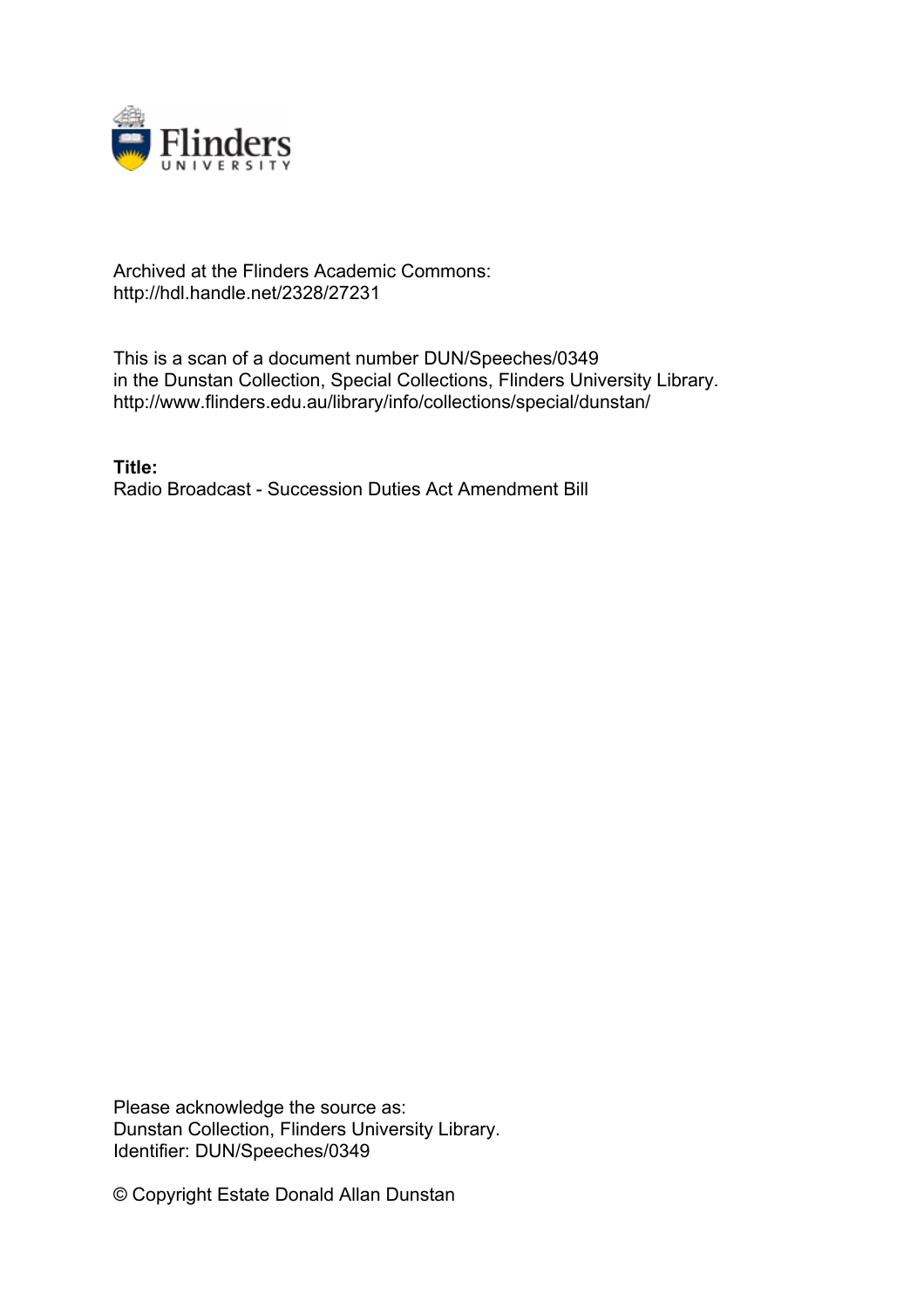## $5-KA$  BROADCAST  $11/11/70$ .

C.O. Theme — Opening and hold under for  $\gamma$ ANN: This is a broadcast by the Premier of South Australia,<br>Mr. Don Dunstan, on behalf of the Australian Labor Party. Mr. Don Dunstan, on behalf of the Australia n Labor Party .

GOOD EVENING:

WAY TO THE UPPER HOUSE, WHERE THE VESTED INTEREST S THE VESTED INTERFERENT S THAT ARE REPRESENTED INTERFERENT IN FACT, ON PAST BEHAVIOUR, THE LEGISLATIV E COUNCILLORS MAY EVEN CHUCK

AND I T I S POSSIBLE , EVEN AT THI S EARLY STAGE, TO PREDICT THE KINDS OF DISTORTIONS AND HUMBUG THAT WIL L BE DIRECTED AT THE BILL' S PROVISIONS. IT IS POSSIBLE, BECAUSE IT HAS ALREADY BEEN SAID IN THE LOWER HOUSE BY MEMBERS WHO ARE NOT AT ALL BACKWARD IN PROTECTING THE EXTREMELY WEALTHY PEOPLE OF THIS STATE AT THE EXPENSE OF EVERYONE ELSE. AND THIS IS UNDERSTANDABLE - THE LIBERAL COUNTRY LEAGUE I S BACKED BOTH SOCIALLY AND FINANCIALLY BY THE EXTREMELY WEALTHY. I T HAS AN IN-BUIL T HATRED OF EQUALITY OF OPPORTUNITY AND PRIVILEGE .

BUT OF COURSE, THE REAL TRAGEDY IN THIS POSITION IS THAT THE SUFFERING FOR 50UTH AUSTRALIANS WIL L BE VERY REAL INDEED I F THE NEW SUCCESSION DUTIES ARE NOT GATHERED. THE BILL PROVIDES THE FAIREST SUCCESSION DUTIES IN AUSTRALIA FOR THE ORDINARY HOUSEHOLDER, WIDOW AND SMALL BUSINESSMAN. IT PROVIDES REAL RELIEF FOR THE HARD PRESSED RURAL SECTOR. WHAT IT DOESN'T DO IS MAKE THESE PEOPLE PAY MORE SUCCESSIONS THAN THEY ARE ABLE TO - THE REAL INCREASES HAVE TO BE MADE ON THOSE RICH SUCCESSIONS THAT CAN AFFORD IT.

NOW THE LIBERAL COUNTRY LEAGUE DOES NOT WANT TO GIVE ANY RELIEF TO THE SMALL INVESTOR. THEY WANT HIM TO PAY AS MUCH AS HE IS PAYING NOW. AND WORSE THAN THIS, ALTHOUGH THE BILL PROVIDES THAT IMPOSTS ON LARGER ESTATES WILL STILL NOT BE AS HIGH AS INTERSTATE, AND ALTHOUGH WE WON'T BE COLLECTING AS MUCH IN SUCCESSION DUTIES AS GOVERNMENTS DO IN THE TWO KEY STATES OF NEW SOUTH WALES AND VICTORIA, THE LIBERAL COUNTRY LEAGUE WOULD STILL RATHER SEE NO INCREASE ON THE WEALTHY THAN ALLOW THROUGH THE COLLECTION OF THIS DUTY THE MONIES VITALLY NEEDED TO BUILD ADEQUATE NUMBERS OF HOSPITALS AND SCHOOLS IN SOUTH AUSTRALIA.

THE FACT IS. THAT IF THE LIBERAL COUNTRY LEAGUE MEMBERS IN THE UPPER HOUSE TAMPER SIGNIFICANTLY WITH THE BILL, SOUTH AUSTRALIA WILL INCREASE ITS DEFICIT BY SOME  $$3\frac{1}{2}M$ . WE WOULD LOSE THE  $$1\frac{1}{4}M$ . THE BILL IS DESIGNED

»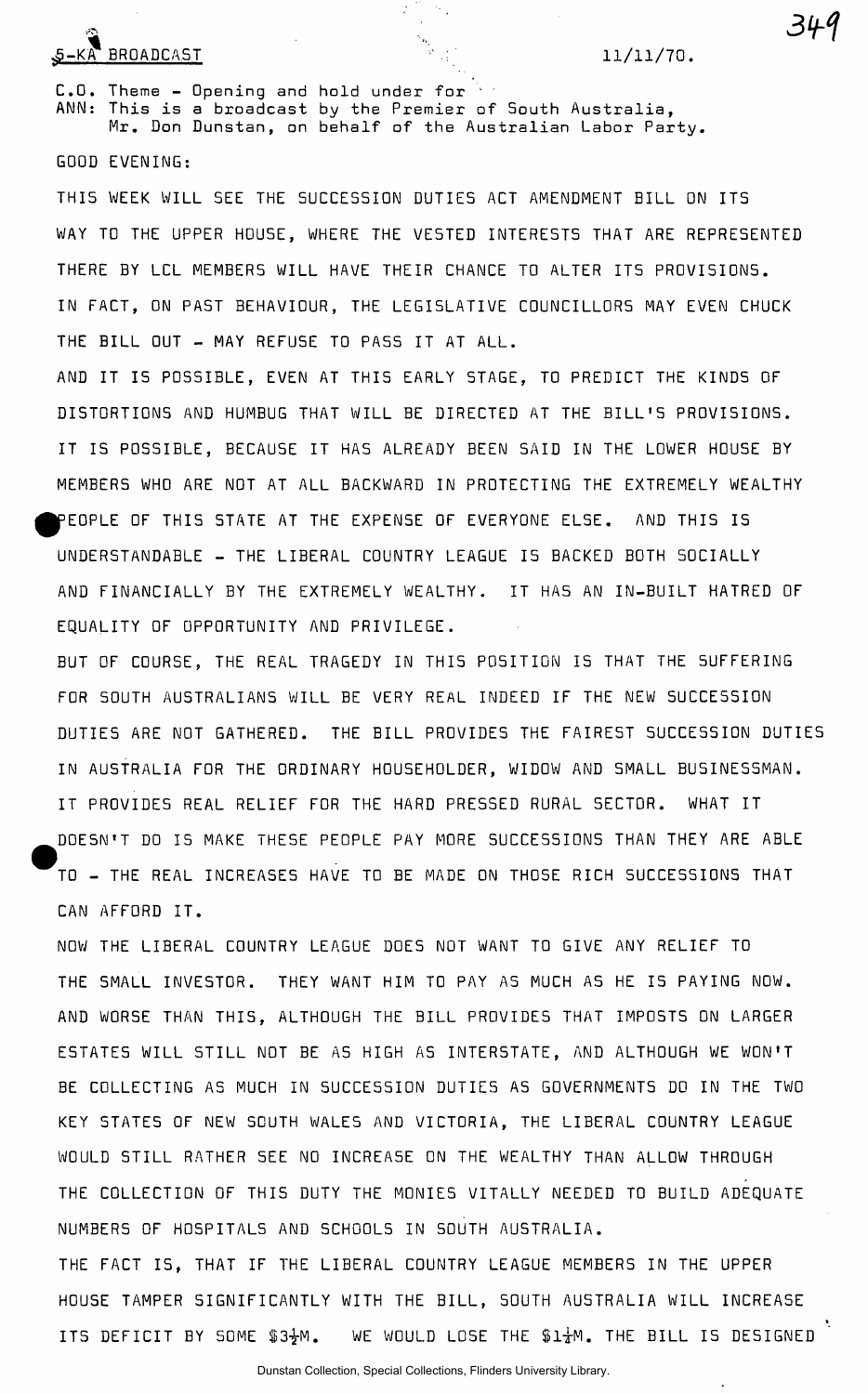TO RAISE, AND THE GRANTS COMMISSION, WHICH REQUIRES THAT OUR STATE TAXATION MEASURES ARE THE SAME AS IN NEW SOUTH WALES AND VICTORIA, WOULD TAKE AT LEAST ANOTHER \$17M. OFF OUR GRANT. IT WOULD MEAN THAT NOT ONLY WOULD WE NOT GET FAIR SUCCESSION DUTIES FOR THE MAN IN THE STREET AND FOR WIDOWS, SMALL BUSINESSMEN AND FARMERS, BUT SOUTH AUSTRALIA WOULD NOT HAVE SUFFICIENT MONEY TO CONTINUE EVEN OUR PRESENT PROJECTED PROGRAMMES IN SCHOOLS AND HOSPITALS. WE WOULD HAVE TO REDUCE THE BUILDING OF THESE ESSENTIAL SERVICES - NOT EXPAND THEM AS PLANNED IN THE BUDGET.

AT THE MOMENT THE MOST UNJUST ASPECT OF SUCCESSION DUTIES IN SOUTH AUSTRALIA IS THAT FRAGMENTATION OF PROPERTY PASSING TO AN INDIVIDUAL BENEFICIARY MEANS A CONSEQUENT AVOIDANCE OF DUTY IN LARGER ESTATES AND PARTICULARLY THOSE WHICH INCLUDE LIQUID ASSETS .

THE MAN OF MODERATE MEANS AND THE FARMER OPERATING IN A MODEST WAY IS NOT ABLE TO BENEFIT SIGNIFICANTLY BY THE VARIOUS DEVICES OF AVOIDANCE, EVEN IF HE WERE IN AN ECONOMIC POSITION TO LEARN OF THEM. THE GOVERNMENT BELIEVES THAT THIS ASPECT OF PRESENT SUCCESSION DUTIES MUST BE ALTERED TO ENSURE THAT PERSONS WITH CONSIDERABLE PROPERTY AND ACCESS TO SPECIALISED ADVICE DO NOT REMAIN IN A PRIVILEGED POSITION .

IF THEY DO, IT WILL LEAD TO THE MULTIPLICATION OF INEQUITY FOR TAX PAYERS, OF MODEST MEANS.

AND THE POSITION IS CLEAR: DEFICIENCIES IN SOUTH AUSTRALIAN REVENUE MUST BE MADE UP, OTHERWISE THE ONLY ALTERNATIVE WOULD BE TO STARVE OUR ESSENTIAL SOCIAL SERVICES .

I T MUST THEREFORE BE MADE UP FROM THOSE MORE AFFLUENT SECTIONS OF THE COMMUNITY WHICH AT THE MOMENT PAY DUTIES AT A RATE CONSIDERABLY LESS THAN IN THE OTHER AUSTRALIAN STATES.

THIS IS THE ONLY WAY TO ENSURE THAT WE HAVE A CASE FOR A SPECIAL GRANT BEFORE THE GRANTS COMMISSION.

**GOOD NIGHT.** 

 $2.$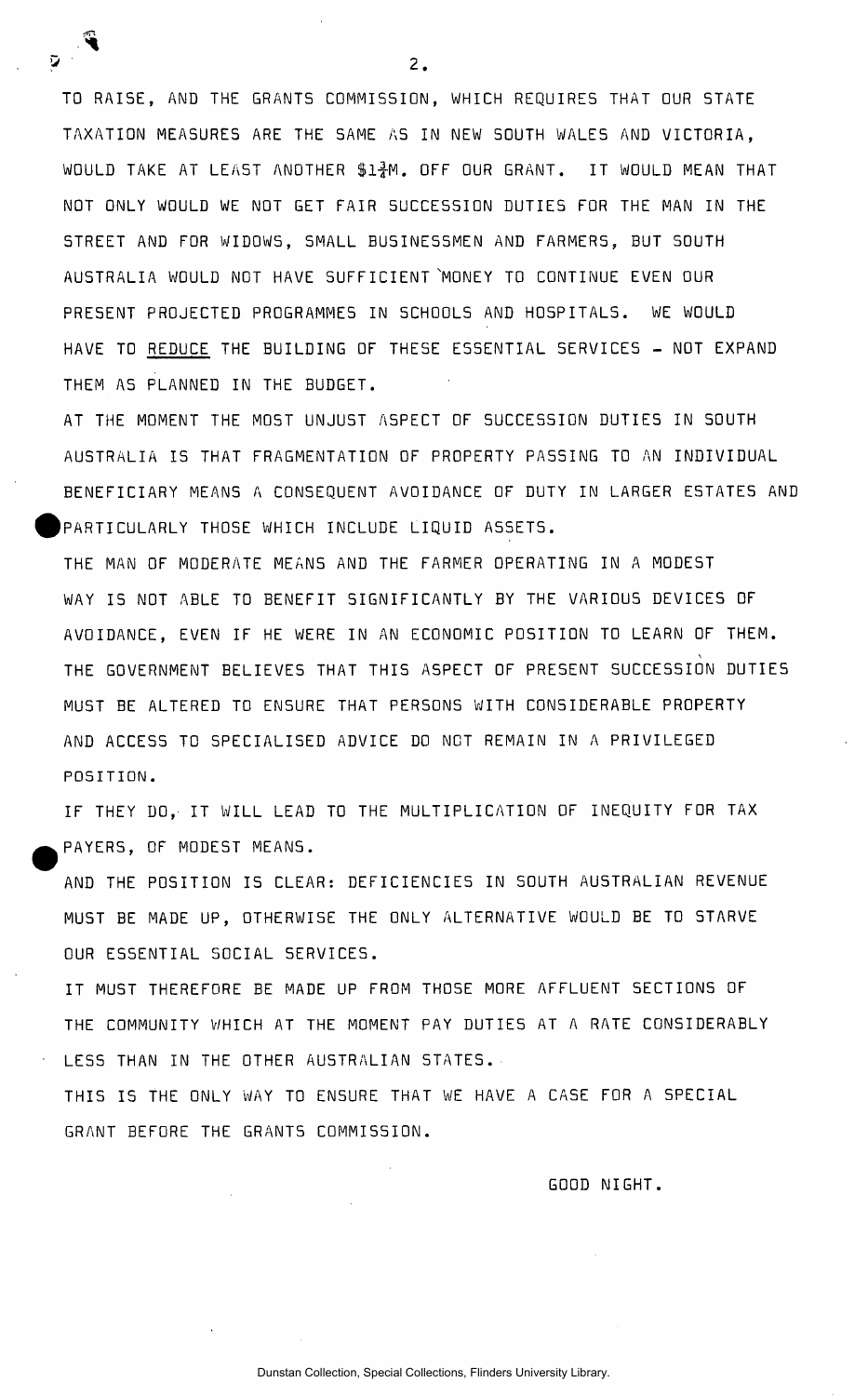## 5-KA BROADCAST 11/11/70 .

C.O. Theme - Opening and hold under for ANN: This is a broadcast by the Premier of South Australia,<br>Mr. Don Dunstan, on behalf of the Australian Labor Party. Mr. Don Dunstan, on behalf of the Australia n Labor Party .

GOOD EVENING:

THIS WEEK WILL SEE THE SUCCESSION DUTIES ACT AMENDMENT BILL ON ITS WAY TO THE UPPER HOUSE, WHERE THE VESTED INTEREST S THE VESTED INTERFERENT S THAT ARE REPRESENTED INTERFERENT IN FACT, ON PAST BEHAVIOUR, THE LEGISLATIV E COUNCILLORS MAY EVEN CHUCK

AND I T I S POSSIBLE , EVEN AT THIS POSSIBLE , EVEN AT THIS EXPLORER , EVEN AT THIS POSSIBLE , THE KINDS OF  $\mathbb{R}^n$ I T I S POSSIBLE , BECAUSE I T HAS ALREADY BEEN SAID IN THE LOWER HOUSE BY HAS ALREADY BY A LARCADY BY AN ALREADY AND THIS IS |>EOPLE OF THI S STATE AT THE EXPENSE OF EVERYONE ELSE . AND THI S I S UNDERSTANDABLE - THE LIBERAL COUNTRY LEAGUE I S BACKED BOTH SOCIALLY IT HAS AN IN-BUILT HATRED OF AND FINANCIALLY BY THE EXTREMELY WEALTHY. I T HAS AN IN-BUIL T HATRED OF EQUALITY OF OPPORTUNITY AND PRIVILEGE .

BUT OF COURSE, THE REAL TRAGEDY IN THIS POSITION IS THAT THE SUFFERING DUTIE S ARE NOT GATHERED. THE BIL L PROVIDES THE FAIRE5 T SUCCESSION DUTIE S IN AUSTRALIA FOR THE ORDINARY HOUSEHOLDER, WIDOW AND SMALL BUSINESSMAN. I T PROVIDES REAL REAL RELIEVE FOR THE HARD PRESSED REAL RELIEVE SECTOR. WHAT I THE HARD PRESSED RURAL SECTOR. DOESN'T DO IS MAKE THESE PEOPLE PAY MORE SUCCESSIONS THAN THEY ARE ABLE •<br>D TO - THE REAL INCREASES HAVE TO BE MADE ON THOSE RICH SUCCESSIONS THAT CAN AFFORD IT.

NOW THE LIBERAL COUNTRY LEAGUE DOES NOT WANT TO GIVE ANY RELIEF TO THE SMALL INVESTOR. THEY WANT HIM TO PAY AS MUCH AS HE IS PAYING NOW. AND WORSE THAN THIS, ALTHOUGH THE BILL PROVIDES THAT IMPOSTS ON LARGER ESTATES WILL STILL NOT BE AS HIGH AS INTERSTATE, AND ALTHOUGH WE WON'T BE COLLECTING AS MUCH IN SUCCESSION DUTIES AS GOVERNMENTS DO IN THE TWO KEY STATES OF NEW SOUTH WALES AND VICTORIA, THE LIBERAL COUNTRY LEAGUE WOULD STILL RATHER SEE NO INCREASE ON THE WEALTHY THAN ALLOW THROUGH THE COLLECTION OF THIS DUTY THE MONIES VITALLY NEEDED TO BUILD ADEQUATE NUMBERS OF HOSPITALS AND SCHOOLS IN SOUTH AUSTRALIA.

THE FACT IS, THAT IF THE LIBERAL COUNTRY LEAGUE MEMBERS IN THE UPPER HOUSE TAMPER SIGNIFICANTLY WITH THE BILL, SOUTH AUSTRALIA WILL INCREASE ITS DEFICIT BY SOME  $$3\frac{1}{2}$ M. WE WOULD LOSE THE  $$1\frac{1}{4}$ M. THE BILL IS DESIGNED